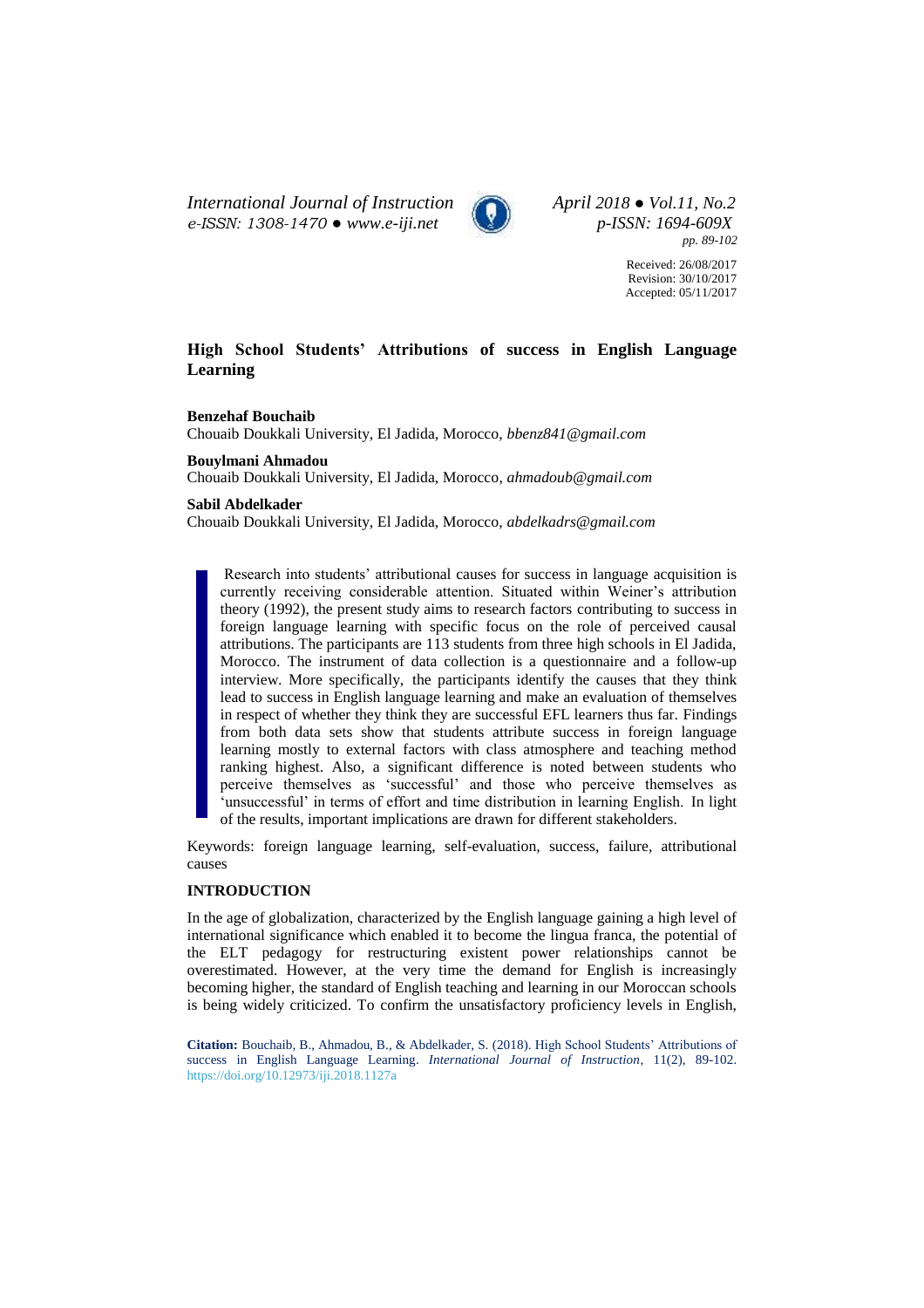Morocco came  $44<sup>th</sup>$  according to EF English proficiency index<sup>1</sup> (2016) with an average score of 49.86 which is categorized as low proficiency. Thus, urgent action is required to remedy the situation and prepare our students for functioning in this intercultural global universe. But this action requires a priori diagnosis of the problems affecting the English language teaching/learning environment which lie behind such generally low proficiency levels.

So far, much of the debate about foreign language education reform in Morocco has focused on the efficacy of teaching methodologies at the neglect of contextual factors individual, social, societal and situational which have their important share in the current standards of language that our students have. These factors can be incorporated in the category of motivation which constitutes the primary impetus for getting engaged in the language learning process. Of equal importance and bearing on language learning, though not in a clear and direct way, are students' beliefs about the language, learning and attributional causes for success/failure, variables which are currently receiving considerable attention in educational research.

The power of people's beliefs is widely discussed and recognized in both educational and social psychology. Students' language beliefs are so important that their proficiency levels can be assumed to be no more than a reflection of what they think and believe with regard to their ability to learn the language. According to Dörnyei (2001), students' beliefs and the way students interpret past behaviours and actions can obviously impact their present and future behaviours. In Flavell's view (1987), beliefs are considered as part of metacognitive knowledge that students bring with them to the classroom. It goes without saying that metacognitive knowledge plays a facilitative role in language learning. Accordingly, we can reasonably assume that beliefs can explain why students who are exposed to a language do not attain homogeneous proficiency levels. It is, therefore, important to acknowledge the importance of Moroccan EFL students' beliefs and to know them particularly with regard to perceived causes of success because such knowledge can help us deal with the beliefs according to their nature to support and increase learning.

It is in view of these facts that a plethora of studies in different areas of education have been conducted to investigate learners' perceived causality of success and failure in language learning. These studies have been informed by attribution theory (Weiner, 1972, 2000) which provides insight into why some students are always successful while others are doomed to fail. Researchers turned to attribution theory because of its potential to empower educators to help more students succeed by emphasizing internal

<sup>&</sup>lt;sup>1</sup> EPI is the first index of its kind that gives countries a benchmark against which to measure the average English competency among adult speakers. It is the product of EF Education First, an international education company headquartered in Switzerland, and is concerned with identifying the countries with the highest proficiency of English as a second language based on data collected from English tests on the Internet.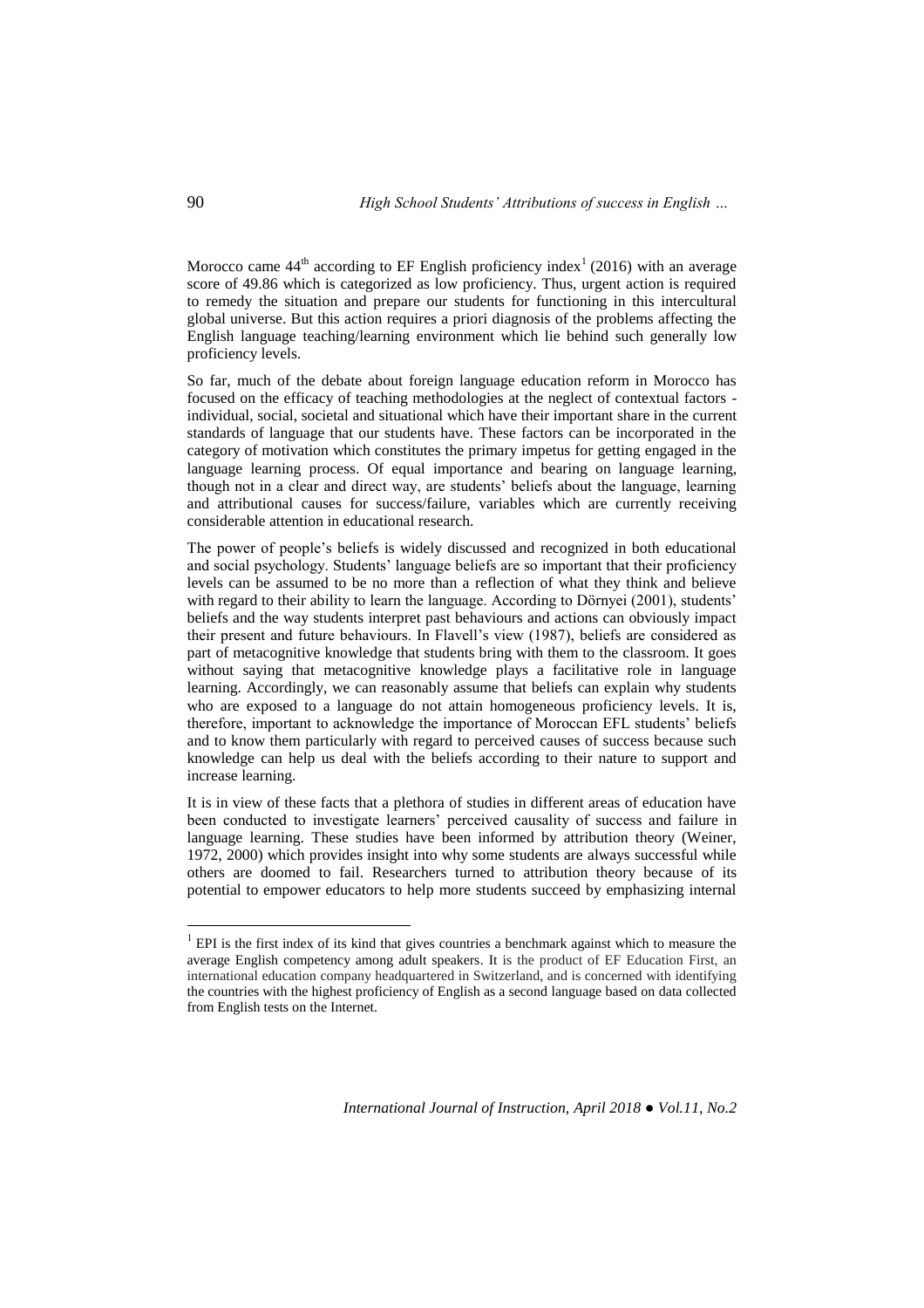controllable factors such as effort and strategy. In the context of Morocco, however, and to our best knowledge, there is a paucity of studies which probe students' causal attributions in foreign language learning. Hence and in support of the power of beliefs, this study aims to investigate Moroccan high school students' perceived causes of success in learning English. In particular, it addresses three research questions:

- 1. To what factors do students attribute success in English language learning?
- 2. How different are the causal attributions between self-rated successful and selfrated unsuccessful students?
- 3. How does perceived success influence students' distribution of time and effort in learning English?

# **THEORETICAL FRAMEWORK**

The study is situated within the constructivist paradigm which places a high premium on the social dimension in knowledge construction, meaning making and attribution creation. More specifically, the study is couched within the theoretical framework of attribution theory. This theory helps provide explanations or reasons for people's successes or failures in education. Essentially, attribution theory which is pioneered by Weiner (1972, 2000) is a social cognitive theory of motivation. The basic claim of it is that retrospective causal attributions have an impact on present and future motivation and achievement. The theory has located causal attributions along three dimensions: locus, stability and controllability. Locus of causality refers to internal versus external causes; stability indicates whether or not the perceived causes of success or failure are permanent/lasting or temporary/fluctuating; while controllability is about whether or not individuals have control over the causes. Weiner also believed that four main factors impact attributions which he placed within these dimensions, namely: ability, effort, task difficulty and luck.

According to attribution theory, learners are active participants in knowledge construction through interaction with their environment on the one hand, and with their pre-existing knowledge and beliefs on the other hand. Attribution theory helps explain the difference in motivation between high and low second/foreign language learning achievers. According to this theory, high achievers believe success is due to high ability and effort and are consequently oriented towards success-related tasks, whereas low achievers have the tendency to doubt their ability and/or assume success is related to factors beyond their control. Ability and effort constitute internal attributional factors which motivate students to be focused on their learning. In line with this claim, Gardner (1985, p. 10) defines motivation as a notion which "refers to the combination of effort plus desire to achieve the goal of learning the language plus favorable attitudes toward learning the language".

It is noteworthy that attributions are not accurate reflections of reality but perceived causes of success based on self-evaluations. But these perceived attributions are more important in attribution theorists' views than actual reasons. Their importance stems from the fact that unlike syllabus content which is fixed and quite unchangeable, attributions are flexible enough to be changed in such a way as to enhance language learning. The formation of attributions can be viewed as a way of adapting to changing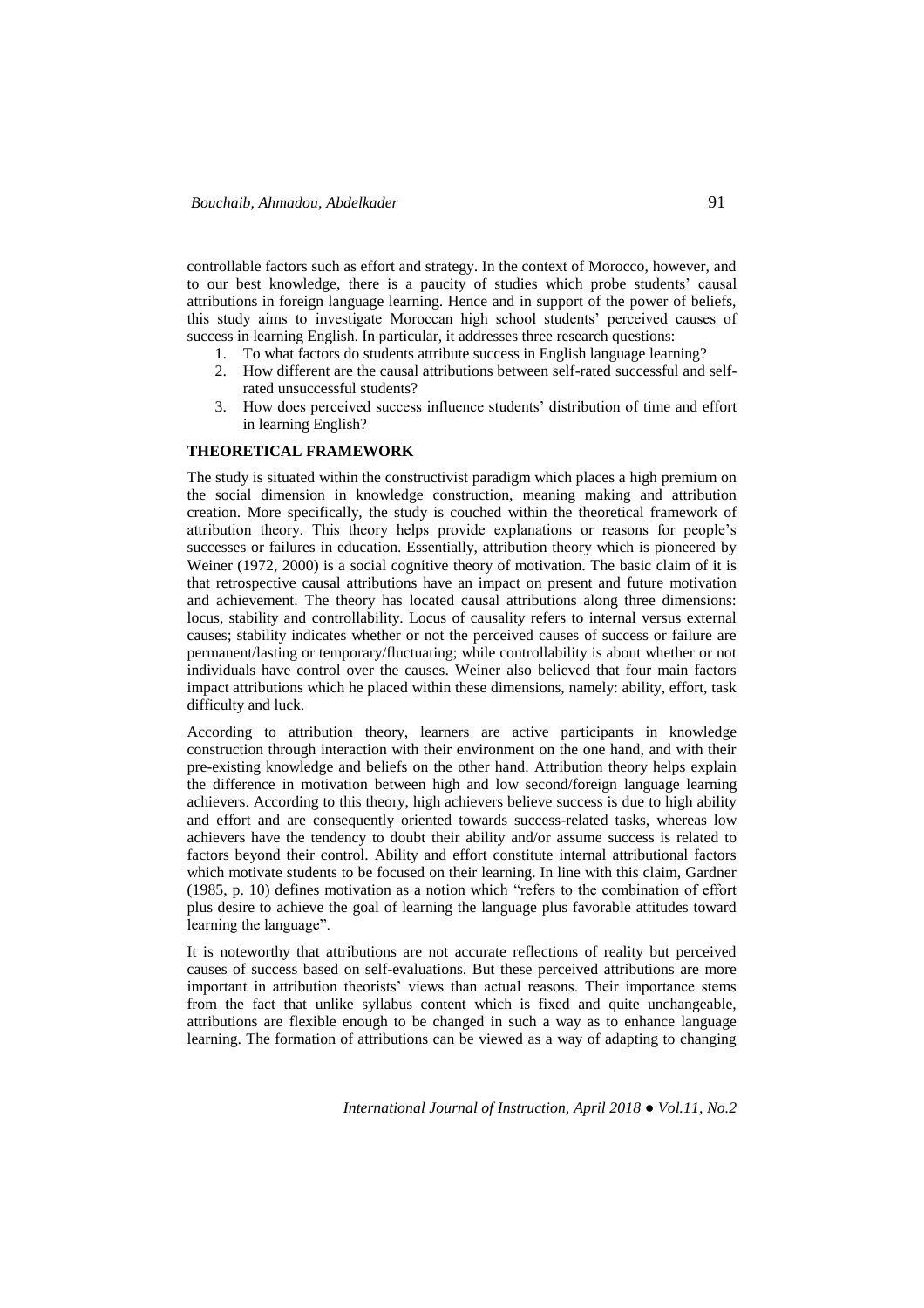environments and overcoming the challenges faced with in language education programs. Attributions, therefore, need first to be identified and then interventions are required according to their nature and in a way that promotes healthy learning behaviours and demotes unhealthy actions. In educational settings, attribution theory has been used to investigate perceived causes for success and failure in academic achievement. For instance, if a student has developed an unhealthy set of attributions to account for his/her failure, it is possible, by means of attribution, to reorient him/her to think in a more positive way.

# **LITERATURE REVIEW**

Different studies have been conducted which investigated students' attributional causes of success and failure in foreign language learning. The purpose was to identify second or foreign language learners' attributions for success and failure and to assess the correlation between attributions and good academic achievement. Weiner's attribution theory has been used as a frame of reference in these studies because it is considered the most complete attribution framework. Questionnaires were the main research instrument used in these studies and the results identified a number of different factors as the most common explanations of success in foreign language learning. Some of these factors were internal (motivation, ability, effort), while others were external (teacher influence, and classroom atmosphere).

Some studies showed that students with good proficiency levels made internal attributions while students with low proficiency levels made more external attributions. For instance, Adiba (2004) reported that high achievers attributed their performances to ability and effort as internal attributions and low performers attributed their achievements to task difficulty and luck as external attributions. Similarly, Hsieh (2004) reported that the learners who made internal, stable and personal attributions were more successful than the learners who attributed success to external, unstable, and nonpersonal attributions. In a similar vein, Kun and Liming (2007) found that the learners who attributed success to internal factors were more self-regulated learners.

However, a second category of studies also emphasized the role of external factors in achieving success in language learning. For instance, Gobel and Mori (2007) investigated perceived reasons for success and failure in the skills of speaking and reading and reported that self-rated poor performers attributed their poor performance to lack of ability and effort, whereas self-perceived high performers attributed their performance to teachers and the classroom atmosphere. Similarly and through the instrument of case study research design, Yan and Li (2008) examined SLA learners' conceptions of causal attributions and found that the learning environment and teachers can deeply influence students' motivation to learn a foreign language.

Along the same lines, Thepsiri and Pojanapunya (2010) reported in their study on university students' attributions that grades, teacher influence, and classroom atmosphere were the main factors that facilitated success, while lack of ability, inappropriate learning strategy, lack of preparation, and lack of effort were described as failure attributions. They also found that the level of proficiency was a factor influencing the formation of different views on attributions for success and failure.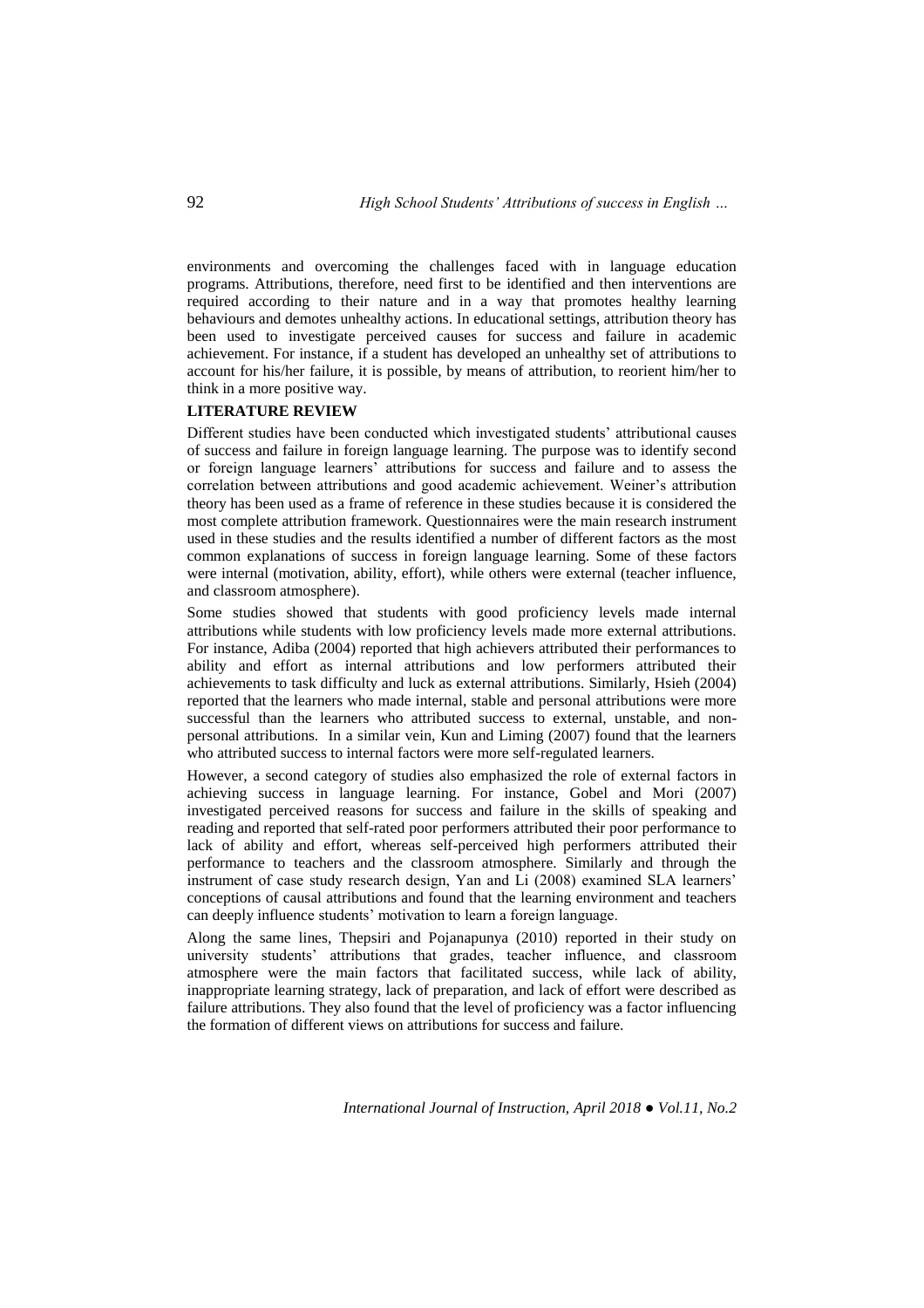Two other studies which have tried to specify second/foreign language learners' attributions and the effect of perceived attributions on learners' language learning outcomes were conducted by Peacock (2010) and Yazdanpanah, Sahragard, and Rahimi (2010) respectively. Both studies reported significant relationships between attributions and EFL proficiency. In particular, Peacock reported statistically significant differences between attribution and EFL proficiency, gender, and academic discipline and between student and teacher opinions. Yazdanpanah et al. concluded that the locus of control was significantly related to students' academic achievement and predictive of it.

In another comparative study that utilized the attribution-to-success-and-failure questionnaires, Gobel, Thang, Sidhu, Oon and Chan (2013) researched the differences existing between Malaysian urban and rural students in perceived causes of success and failure in English language learning. A significant difference was reported between urban and rural groups, with urban students being more willing to believe in their own ability, effort, and study skills than rural students. The findings also suggested a close correlation between urban students' success attributions with high proficiency levels as the majority of the high proficient students were from the urban group. The researchers concluded that confidence and positive attitudes towards learning English comes with high proficiency.

In the same vein, Gaerlan (2016) investigated the causes of failure in learning in English and found that in addition to lack of effort, another main cause of failure as perceived by poor learners was the language learning environment mainly because of overcrowded classrooms. Along the same lines, Genç (2016) analyzed Turkish tertiary level EFL learners' attributions to success and failure and the effects of gender, age, and perceived success on their attributions. The main finding was that EFL learners were more inclined to attribute success to internal factors while blaming external reasons for their failure.

In the context of Morocco, Bzioui (2017) investigated Moroccan university successful students' attributions for success in English through the means of a questionnaire. His participants came from different higher education schools: engineering, business, science and arts. Interestingly, the findings arrived at indicated that the successful students overwhelmingly were self-motivated to learn English and they learnt it from watching movies. The next factors that impacted on their learning were teacher positive feedback and good exam grades. The researcher concluded that there are three factors that contribute to good English language learning among successful students in Morocco, namely positive attitude, input and practice.

All in all, the studies can be divided into two categories. An important part establishes a strong causal relationship between internal causal attributions and academic achievement. Accordingly, the implications that were drawn in these studies focused on the necessity to help learners shape positive beliefs about the causes of success and failure in foreign language education, mostly to emphasize the role of internal factors because, unlike external factors, these can be controlled and geared towards successful language learning. On the other hand, a second category of studies suggested that successful learners do not make only internal attributions but also external attributions, thus attaching importance and showing recognition to teachers' role in successful language learning. In view of these different findings, one is tempted to assume that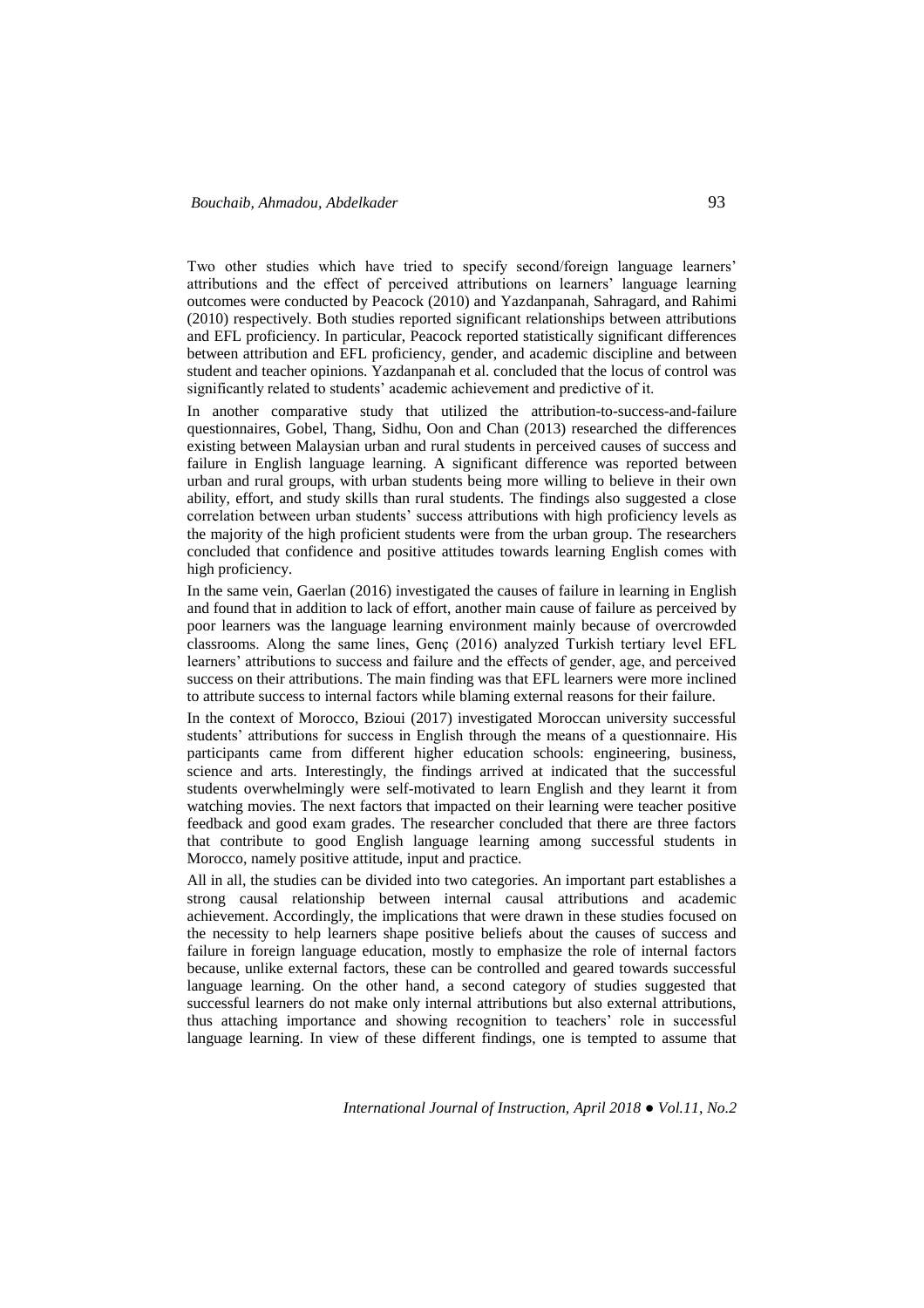attributions may also be culture-specific, though further research is to be conducted before this conclusion is finally sanctioned. Against this background, this study aims at probing Moroccan high school learners' perceived causes for success/failure in learning English as a foreign language.

#### **METHOD**

The purpose of this study is to build upon emerging research into aspects of students' attributions for their perceived causes of success and failure in foreign language learning. In particular, this study is concerned with examining high school students' attributions for their success or failure in English language learning, and the extent to which these attributions vary across self-rated successful and self-rated unsuccessful students. A further focus is on the dimensions of locus, stability and controllability. The main motivation behind this focus is the idea that these dimensions dictate the type of interventions needed to promote healthy learning behaviours. To meet that end, we decided to use a mixed-methods approach, namely questionnaires, which have been widely used in attribution research, and interviews, which we used to follow up on the questionnaires by way of further explaining the outcomes obtained. Such a mixed methods approach also enabled us to obtain results from different perspectives and to triangulate findings obtained from quantitative data.

## **Participants**

We enlisted a sample of 113 high school second year baccalaureate students, 51 males and 62 females, from three high schools within the province of El Jadida in the academic year 2016-2017. We delivered the questionnaire in February, 2017 and had interviews with twenty students in March, 2017. The schools selected in the study are Lycée 6 Novembre in Ouled Frej, Lycée Moulay Abdella in Moulay Abdella, and Lycée Chouaib Doukkali in El Jadida. Female participants made up 54.9% of the whole sample while male participants constituted 45.1% of the sample. The participants had an age range of 16-18. They were randomly selected and, we believe, they represented the whole population of successful and unsuccessful language learners. We randomly picked numbers from each school which were computer generated and then recruited the students who matched the numbers.

## **Research design**

The important variables investigated are perceived attributional causes of English language learning success/failure. To pursue this aim, we chose a survey research design as a method of collecting the necessary data. There are reasons that motivated our choice of this research design: first, survey designs have the advantage of being quite easy to develop and administer; second, they are considered an effective means of gathering information about causal attributions of success as they are quick and economical with respect to materials, money and time; third, they are reliable and easily quantifiable. That explicates the reason why attribution research has used them as the main data collection instrument.

## **Data collection method**

The present study used a questionnaire and a semi-structured interview. After consulting attribution theory and surveying the different studies conducted on perceived causes for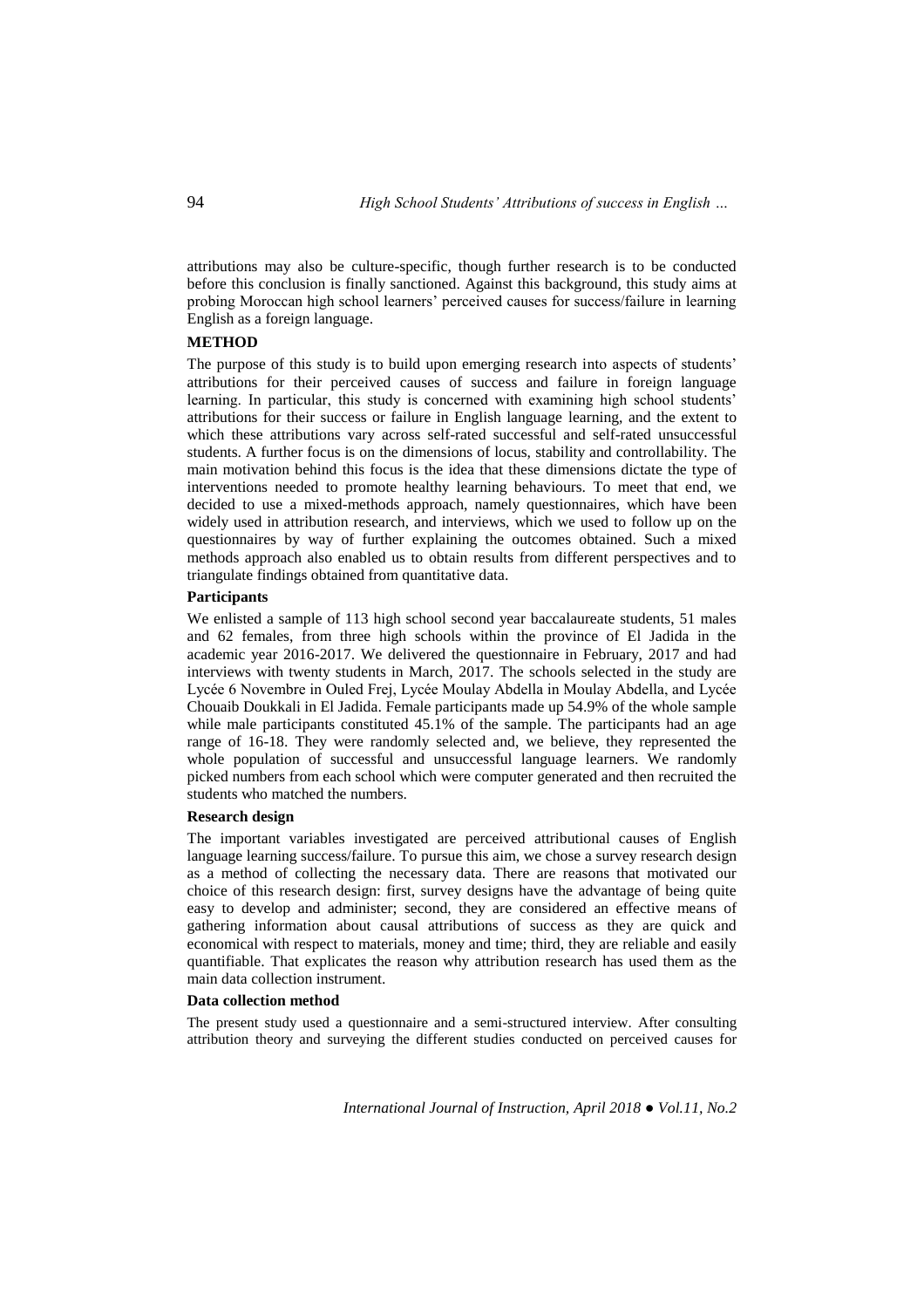success in foreign language learning, we decided that self-report questionnaires could serve as the best instrument to identify students' perceived causes for success in learning English. It is noteworthy that most similar studies used this instrument and some even used readymade questionnaires which have been designed by some researchers based on attribution theory, like the "Attribution to Success and Failure Questionnaires" (ASQ & AFQ), based on research conducted by Vispoel and Austin (1995). Thus, we designed a Likert-scale questionnaire consisting of attributions which aimed at eliciting the participants' levels of agreement. We administered the questionnaire in class after assuring the participants of the confidentiality of the information and giving them the choice to participate or refrain.

The questionnaire used in this study is in two parts. The first part elicited demographic information about the participants while the second part included attributional Likert-scale items expressed in terms of degree of agreement: Strongly Agree (SA), Agree (A), Neutral (N), Disagree (D), and Strongly Disagree (SD). The benefit of a Likert-scale questionnaire is that it quantifies information as it enables the calculation of means and standard deviations, thus facilitating observation and comparison of findings with findings of other studies. Although we designed the questionnaire in English, we supplied an Arabic version of it so that all participants could understand its content and what it required of them<sup>2</sup>.

In addition to items about demographic information and the question eliciting amount of time and effort exerted in language learning, the questionnaire consisted of nine Likert scale items based on the domains identified by Weiner's attribution theory as responsible for success/failure attributions. Five of these attributions were based on external factors while the remaining items were internal. With regard to the validity of the questionnaire, after we made it consistent with attributional questionnaires used in other studies, we sought expert opinion. Two researchers examined it for readability, feasibility, wording clarity, and layout and style. They also gave their expert opinion on the relevance of the items to the domain. The percentage of the items deemed relevant or very relevant was 99%. Then, we subjected the questionnaire items to Cronbach's Alpha which yielded a reliability score of ",88".

As a follow-up to the questionnaire, we also conducted an interview with twenty of the participants to fill any gaps left, clarify answers and triangulate data. Interviews are important for this purpose. We chose the semi-structured type of interview because it helps provide clues into the reality of students' attributions, thus filling any gaps that might have arisen from utilizing the questionnaire. Unlike the structured interview which uses questions followed by choices from which the interviewee selects the answer, the semi-structured interview does not provide answers, thus allowing for free individual responses. It, therefore, allows the researcher to have free access to people's minds particularly if it is conducted in an informal setting (Nunan, 1992).

# **FINDINGS**

 $\overline{a}$ 

## **Causal attributions for success in English language learning**

The first research question elicited participants' attribution causes for success in English language learning. More specifically, students were asked to indicate their level of agreement with a number of attributions of success. We computed the means and

 $2^{2}$  The Arabic version was just a supplementary for any lack of understanding of items in English.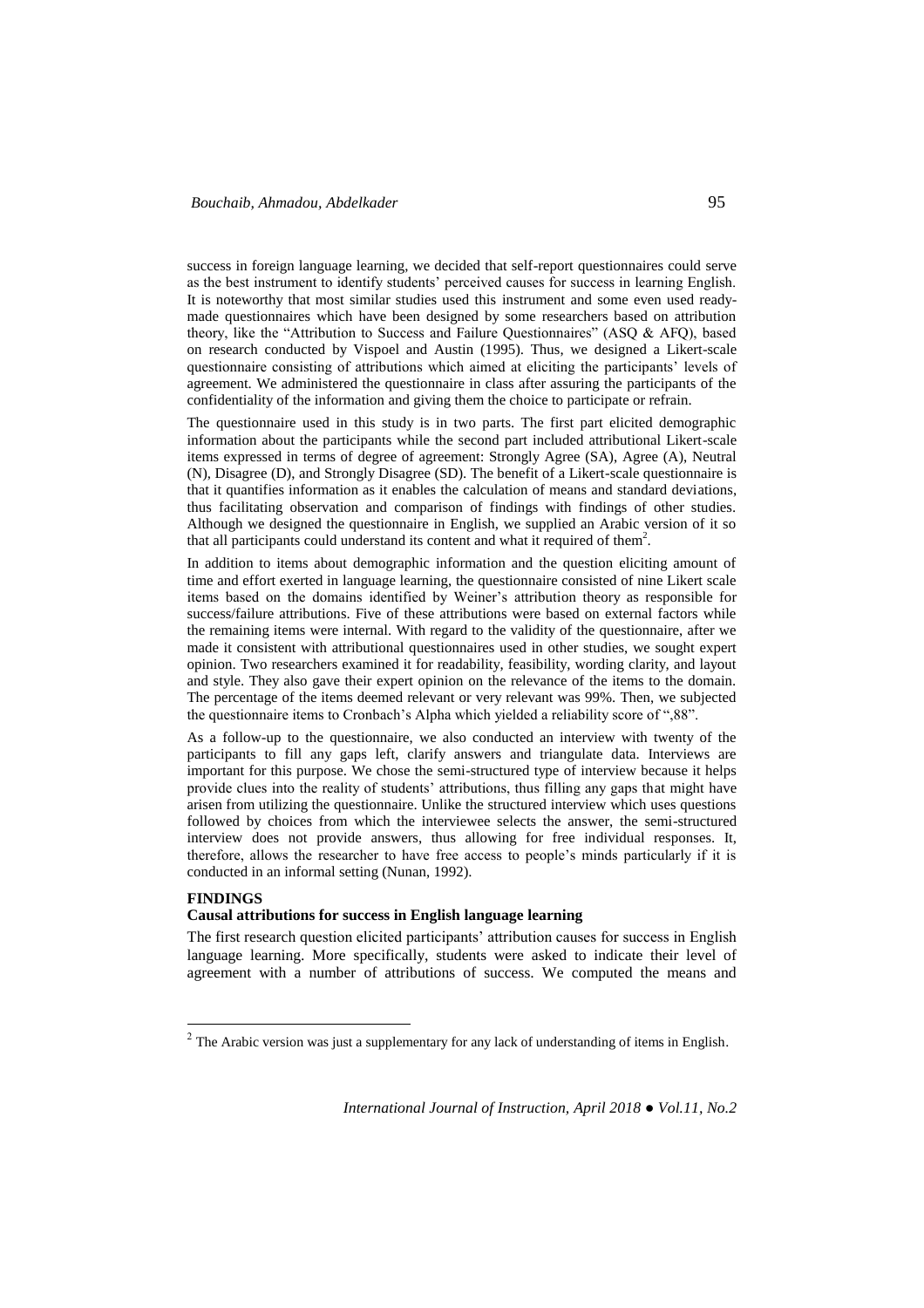standard deviations of the answers of the participants. The following table illustrates students' answers:

| <b>TAULE</b> 1                      |  |  |
|-------------------------------------|--|--|
| Attributional causality for success |  |  |

|                     | N   | <br>Minimum | Maximum | Mean | Std. Dev. |  |
|---------------------|-----|-------------|---------|------|-----------|--|
| teacher influence   | 113 | 3,00        | 5,00    | 4,34 | .60       |  |
| class atmosphere    | 113 | 1,00        | 5,00    | 4,23 | ,72       |  |
| task difficulty     | 113 | 2,00        | 5,00    | 3.56 | .88       |  |
| personal ability    | 113 | 2,00        | 5,00    | 3.55 | .87       |  |
| interest/motivation | 113 | 1,00        | 5,00    | 3,30 | 1,11      |  |
| personal effort     | 113 | 2,00        | 5,00    | 3,24 | .82       |  |
| Strategy            | 113 | 1,00        | 5,00    | 3,01 | .92       |  |
| peer influence      | 113 | 1,00        | 4,00    | 2,90 | .89       |  |
| sheer luck          | 113 | 1.00        | 5,00    | 1,91 | ,92       |  |
| Valid N (listwise)  | 113 |             |         |      |           |  |

Obviously, external factors ranked highest as attributions for success. Teacher influence (with a mean of 4,34) and classroom atmosphere (a mean of 4,23) came at the top of the list of attributions followed by task difficulty (a mean of 3,56). As for internal factors, they came next and they were *ability* (a mean of 3,55), *interest* (a mean of 3,30) and *effort* (a mean of 3,24) in this order. *Strategy* also had an important mean of 3,01 while *luck* came last with a weak mean (1,91). The standard deviations were small indicating absence of large variations among the participants.

#### **Difference between self-rated successful and self-rated unsuccessful students**

The second research question investigated the differences between perceived causes of success in English language learning between self-rated successful students and selfrated unsuccessful students. Table 2 below provides the results obtained.

Table 2

| Difference between self-rated successful and unsuccessful students |
|--------------------------------------------------------------------|
|--------------------------------------------------------------------|

|                     |                       | N  | Mean | Std. Deviation |  |
|---------------------|-----------------------|----|------|----------------|--|
| personal ability    | successful students   | 52 | 4,09 | ,72            |  |
|                     | unsuccessful students | 61 | 3,09 | .72            |  |
| sheer luck          | successful students   | 52 | 1,86 | .95            |  |
|                     | unsuccessful students | 61 | 1,95 | .90            |  |
|                     | successful students   | 52 | 3.78 | .74            |  |
| personal effort     | unsuccessful students | 61 | 2,78 | ,58            |  |
|                     | successful students   | 52 | 3,26 | ,88            |  |
| task difficulty     | unsuccessful students | 61 | 3,81 | ,80            |  |
|                     | successful students   | 52 | 3,40 | .89            |  |
| Strategy            | unsuccessful students | 61 | 2,68 | ,82            |  |
| interest/motivation | successful students   | 52 | 3.94 | ,50            |  |
|                     | unsuccessful students | 61 | 2,77 | 1,20           |  |
|                     | successful students   | 52 | 4,36 | ,52            |  |
| teacher influence   | unsuccessful students | 61 | 4,32 | ,67            |  |
| class atmosphere    | successful students   | 52 | 4,11 | ,67            |  |
|                     | unsuccessful students | 61 | 4.34 | .75            |  |
| peer influence      | successful students   | 52 | 2.69 | ,94            |  |
|                     | unsuccessful students | 61 | 3,08 | ,82            |  |
| time distribution   | successful students   | 52 | 4,30 | ,67            |  |
|                     | unsuccessful students | 61 | 2,04 | ,82            |  |

*International Journal of Instruction, April 2018 ● Vol.11, No.2*

Table 1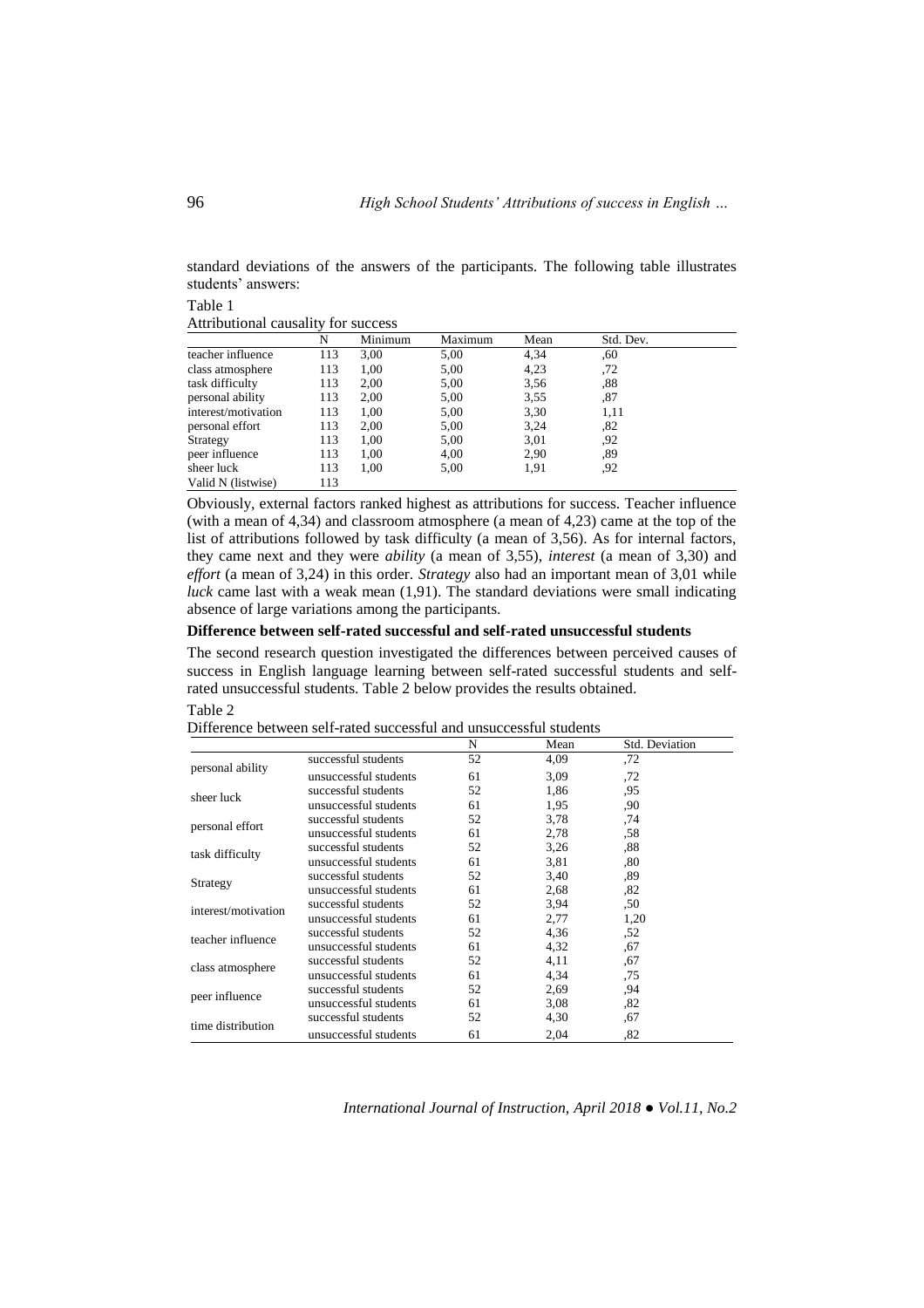Fifty-two participants rated themselves as low achievers while sixty-one self-perceived as high achievers. The table above shows that the means for internal factors were higher for self-rated successful learners than for self-rated unsuccessful learners. Successful students got a mean of 4,09 in personal ability while unsuccessful learners received 3,09. In effort, self-rated successful learners got 3,78 while unsuccessful students got 2,78. Along the same lines, 3,94 was the mean of successful learners in interest whereas unsuccessful learners got only 2,77. However, the means in teacher influence and class atmosphere were quite close for both successful and unsuccessful students (4,36 versus 4,32 and 4,11 versus 4,34 respectively).

To test the significance of the observed differences in the means of both groups of students, we conducted an independent-samples t-test. Table 3 below shows that there was a significant difference in the scores of self-rated successful learners and the scores of self-rated unsuccessful learners in personal ability, personal effort, task difficulty, strategy and interest/motivation. However, no statistically significant differences were noted between the two groups with regard to the other attributions.

Table 3 Independent Samples Test

|                     |                             | F       | Sig. |      | df  | $Sig. (2-tailed)$ |
|---------------------|-----------------------------|---------|------|------|-----|-------------------|
| personal ability    | Equal variances assumed     | .056    | .814 |      | 111 | ,000              |
|                     | Equal variances not assumed |         |      |      | 108 | ,000              |
| personal effort     | Equal variances assumed     | 1.084   | .300 | 7    | 111 | ,000              |
|                     | Equal variances not assumed |         |      |      | 95  | ,000              |
| task difficulty     | Equal variances assumed     | 1.415   | .237 | $-3$ | 111 | .001              |
|                     | Equal variances not assumed |         |      | $-3$ | 104 | ,001              |
| Strategy            | Equal variances assumed     | .184    | .669 | 4    | 111 | ,000              |
|                     | Equal variances not assumed |         |      | 4    | 105 | ,000              |
| interest/motivation | Equal variances assumed     | 113.024 | .000 | 6    | 111 | ,000              |
|                     | Equal variances not assumed |         |      | 6    | 82  | ,000              |
| time distribution   | Equal variances assumed     | .012    | .913 |      | 111 | ,000              |
|                     | Equal variances not assumed |         |      | 16   | 110 | ,000              |

#### **Students' distribution of time and effort**

The last research question probed differences between self-rated successful students and self-rated unsuccessful students with regard to effort and time distribution. Answers showed that successful students allocated more time to their language studies than unsuccessful students. The mean of the successful group was 4,30 versus 2,04 for the unsuccessful group. The t-test that we conducted indicated that this difference was statistically significant,  $t(111)=16$ .

#### **Results of interview**

Twenty student participants were randomly selected to take part in the interview. They were equally divided between males and females and for practical reasons were from the same school, 6 Novembre high schools where one of the researchers works. Twelve of them self-rated as successful while eight self-rated as unsuccessful. All interviewees were given the same questions in the questionnaire and answers generally came in support of those obtained in the questionnaire. For instance, all the interviewees indicated that the teacher influenced their performance with his/method of teaching and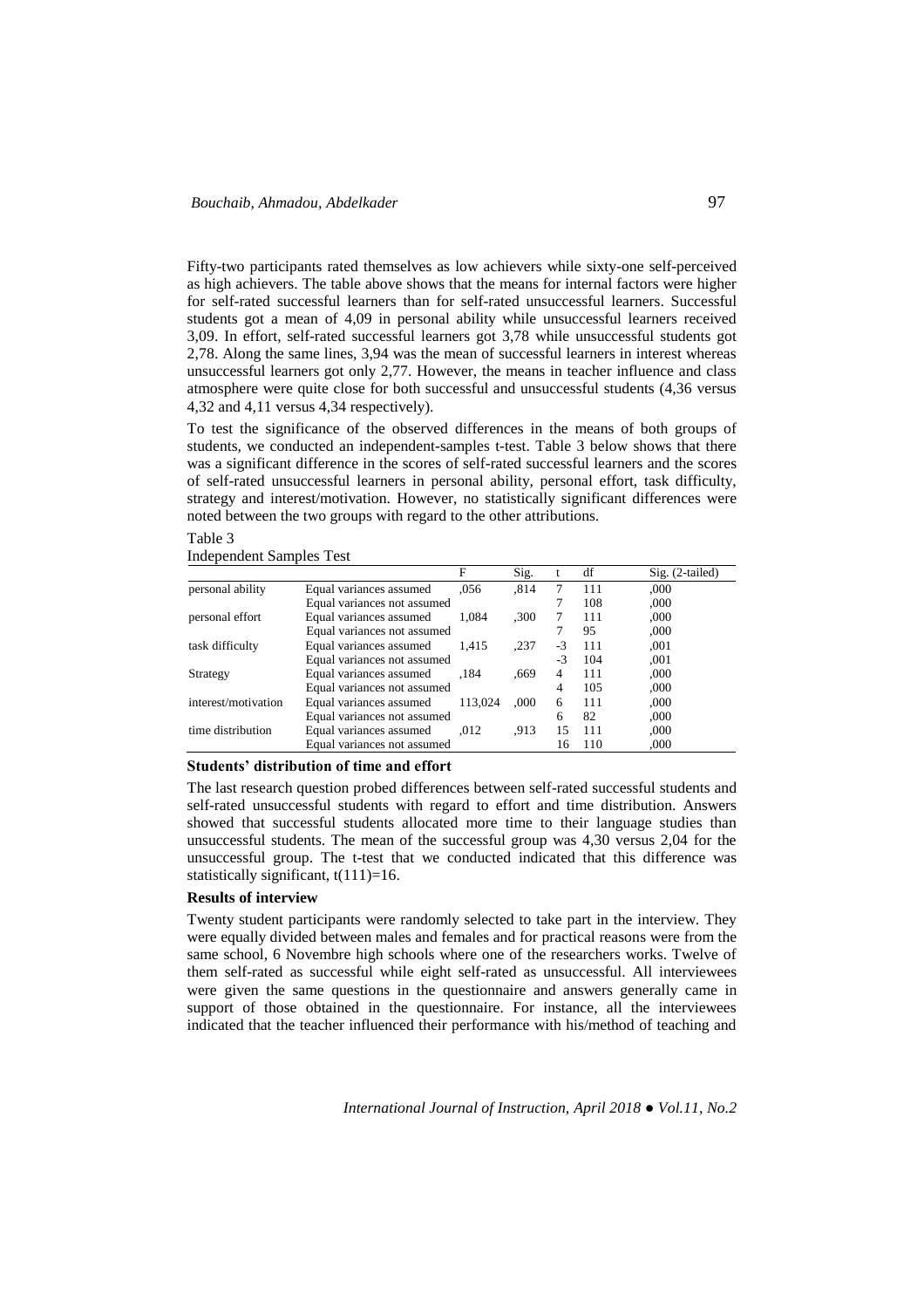the type of rapport s/he kept with students. One of the interviewees commented: *"the teacher encourages or discourages you to study";* another added, "*it is the teacher who makes you love or hate the subject".* Class atmosphere, ability, interest and task difficulty were also mentioned in this order.

Regarding effort and time distribution, twelve students who indicated they were successful said that they always (8 interviewees) or usually (4 interviewees) revised lessons and did extra activities that promoted their English language learning. For instance, a female student said, "*I watch films in English and try to learn new words from them"; the others all claimed they listened to songs in English and learnt from them vocabulary".* One student said, *"I practice English every day because I love it".* Such high levels of time and effort distribution on the part of successful students were not shared by the students who perceived themselves as unsuccessful. Specifically, eight interviewees indicated they found difficulty with the language; in particular, 6 indicated that they rarely revised their English language lessons while the remaining 2 said they sometimes revised their language lessons. One of the interviewees who claimed they rarely reviewed their language lessons, a female, said she hardly revised English, "*why should I read something I do not understand?"* she said in Arabic. A second student, a male, blamed the teacher and the teaching material for his low proficiency level. He said, "*the texts we should read are difficult and the teacher does not do anything to help us understand."* He added that the teacher should translate the difficult words in Arabic so that they could understand. He indicated that even when he read, he would not understand anything.

# **DISCUSSION**

This study has tried to investigate the factors that cause success in English language learning from the perspective of students. In pursuing that aim, the study has used attribution theory as a framework which helps not only to provide insight into students' perceived causes for success and failure in foreign language education, but also to use the perceived causes of success to induce more success and to make more students successful. The study also probed the differences between self-rated successful students and self-rated unsuccessful students with regard to these attributions and with regard to effort and time distribution. To that end, it used two data collection tools, namely the questionnaire and the interview. The results obtained show that all students, successful and unsuccessful, place a high premium on external variables as factors that promote success in English language learning. However, successful students also view internal factors, such as ability and effort, as important in language learning. Following is a table outlining the factors deemed most important in success in English language learning and the dimensions along which they are grouped according to attribution theory:

#### Table 4

| Attributions of success and unnensions |                |                |                |              |              |  |  |  |
|----------------------------------------|----------------|----------------|----------------|--------------|--------------|--|--|--|
| Attribution/                           | Teacher        | Class          | Ability        | Interest     | Effort       |  |  |  |
| Dimension                              | influence      | atmosphere     |                |              |              |  |  |  |
| Locus                                  | External       | External       | Internal       | Internal     | Internal     |  |  |  |
| Stability                              | Stable         | Stable         | <b>Stable</b>  | Unstable     | Unstable     |  |  |  |
| Controllability                        | Uncontrollable | Uncontrollable | Uncontrollable | Controllable | controllable |  |  |  |

Attributions of success and dimensions

*International Journal of Instruction, April 2018 ● Vol.11, No.2*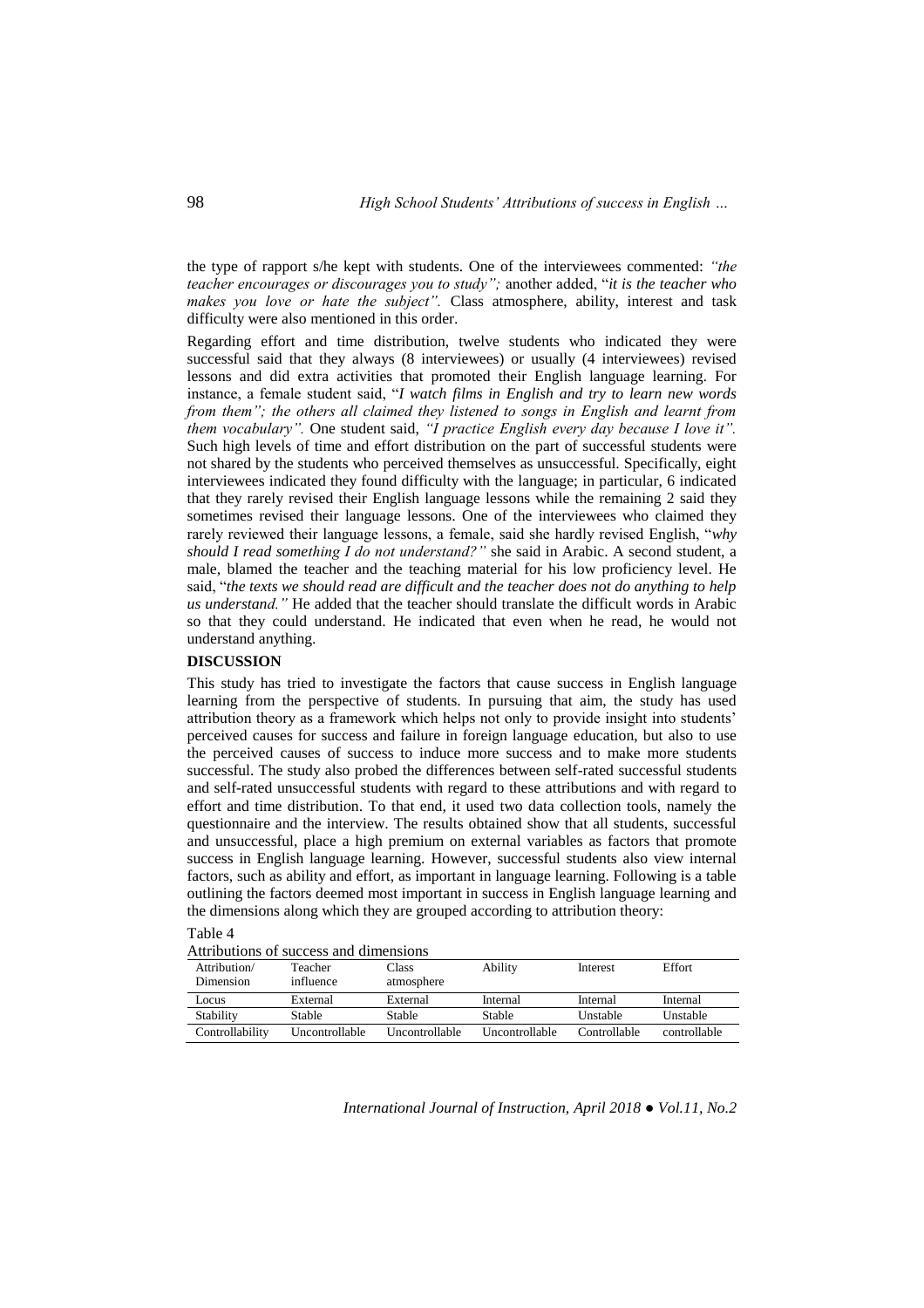According to the table which classifies the attributions according to attribution theory, it is obvious that all students give importance to factors that are external, stable and uncontrollable. That teachers and class atmosphere constitute important causal factors in language learning is not something new. It corresponds with findings of previous studies. For instance, Thang et al. (2011) also reported teacher influence to be one of the most endorsed attributes for success in addition to "getting a good grade". Similarly, Yan and Li (2008) found that teachers and the language environment can have a great influence on students' foreign language achievement.

However, while teachers can have a great influence on students, impacting on their learning, effort and motivation to learn a foreign language, caution must be taken. The danger of attributing success only to external factors lies in the fact that so far as the students put the responsibility on other factors that are external to them and which they cannot control, their achievement will not be within their hands and thus they will not make any effort. Thus, it is the teachers' duty to sensibilize them to the importance of internal factors in building success.

Moving to differences between self-rated successful and self-rated unsuccessful students, it becomes clear that self-rated successful students are different in a strategic way from selfperceived unsuccessful students in that they are aware of the role of internal factors. By also attributing success to internal factors, these students can link academic achievement to effort and proper learning strategies (Weiner, 2006), thus viewing their learning outcomes as controllable and changeable. In so doing, students can exert more effort in future learning if they want higher grades and greater likelihood of success.

The results clearly show that self-rated successful learners rate strategy, ability and effort higher than self-rated unsuccessful learners. The differences have also been found to be statistically significant between the two groups with regard to these internal factors. A possible interpretation of this finding is that perceived successful learners recognize that they can continue to achieve high as long as they put effort into learning and use the right learning strategies. Interest is another internal factor that significantly distinguishes successful learners from unsuccessful ones. Thus, interest can help students improve as well. These findings are also consistent with the literature. Hsieh (2004) also reported that successful learners make more internal, personal, and stable attributions. Similarly, Abida (2004) reported that good students made internal attributions while poor learners attributed their achievements to external factors like task difficulty, and so did Genç (2016) who investigated Turkish tertiary level EFL learners' attributions. He reported that EFL learners were more inclined to attribute success to internal factors while blaming external reasons for their failure. Interestingly, the findings are also consistent with those obtained in Bzioui's study. Bzioui reported that Moroccan successful students attribute success primarily to their high motivation/interest (an internal attribution) followed by teacher positive feedback and good exam grades (external attributions).

By and large, the findings obtained in this study are empirically supported. Different studies have more or less come to the same conclusion. Noteworthy also is the fact that the findings are also theoretically supported, though only partially so. Attribution theory has it that learners make different attributional causes and that those who make more internal controllable attributions are more successful than the learners who make more external uncontrollable attributions. According to attribution theory, high achievers believe success is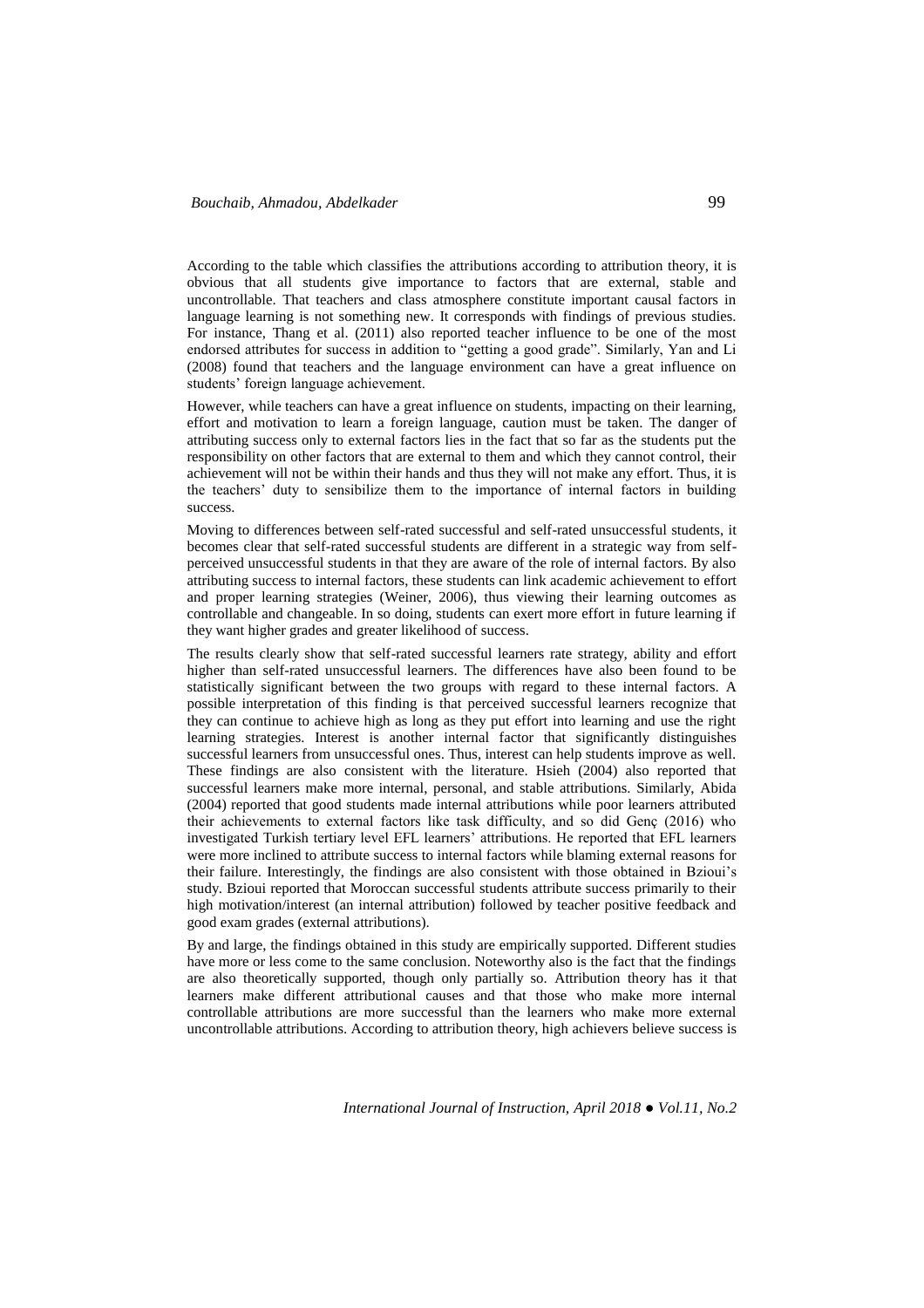due to high ability and effort and are oriented towards success-related tasks while low achievers tend to doubt their ability and/or assume success is related to uncontrollable factors. It is not surprising, therefore, that self-rated successful learners in this study have indicated that they exert more effort in and allocate more time to their English language studies. Consistent with the theory, the difference between the two groups in effort and time distribution has been found to be statistically significant. It follows, therefore, that self-rated successful students can control the outcome of their learning while self-perceived unsuccessful learners continue to blame external factors for their failure. However, inconsistent with the theory, self-perceived successful learners made also external attributions, thus acknowledging the important role of the environment within which language learning takes place.

### **CONCLUSION AND IMPLICATIONS**

The present study revealed that Moroccan high school students have certain attributions for success in English language learning. The top attributions are teacher influence and classroom atmosphere followed by more internal factors like ability, interest, effort and strategy. The study also revealed that self-rated high achievers make more internal attributions and allocate more time to their English language studies than perceived low achievers. In light of these findings, a set of implications are in order.

The teachers' duty is to emphasize internal, unstable and controllable attributions as key drivers of language learning. Equally important, the teacher has to convince the students of the consequences of using appropriate learning strategies and exerting their fullest potential to succeed in learning English. The teachers should convince their students that achievement is not only influenced by teachers, but is also an individualistic process that students must take into their own hands in order to control and promote their learning outcomes. The necessity of effort in language learning should be instilled in the learners and this is a task that teachers should assume together with parents. On their part, learners are called upon to put more effort in their learning, use appropriate learning strategies, and exhibit more interest in acquiring the language.

The teachers are also called on to create a more supportive learning environment which is learner-centered. In this context, Littlewood (1984) reports that class atmosphere retains a positive impact on learning English as a foreign language. A relaxed atmosphere should, therefore, prevail in the classroom which makes learning enjoyable. Positive rapport should characterize the relation holding between teachers and students so as to build their selfconfidence. Above all, the classroom should be a supportive environment where students are free to make mistakes and learn from them.

On the part of policy making, there is the need to design a language education program that is centered not only on teaching efficacy but also on other equally important variables. These are the non-linguistic part of any language education program which contributes highly to the success of language learning as they constitute the contextual factors within which the language is taught/learnt. More particularly, these variables are students' beliefs, attributions, positive attitudes to language studies and interest. It is noteworthy that these factors are constructed from a constructivist perspective, thus the need to be sensitive to them and respond to them according to their nature.

This study has implications also for the theory within which the study is situated. Attribution theory makes the claim that successful learners tend to make internal attributions to success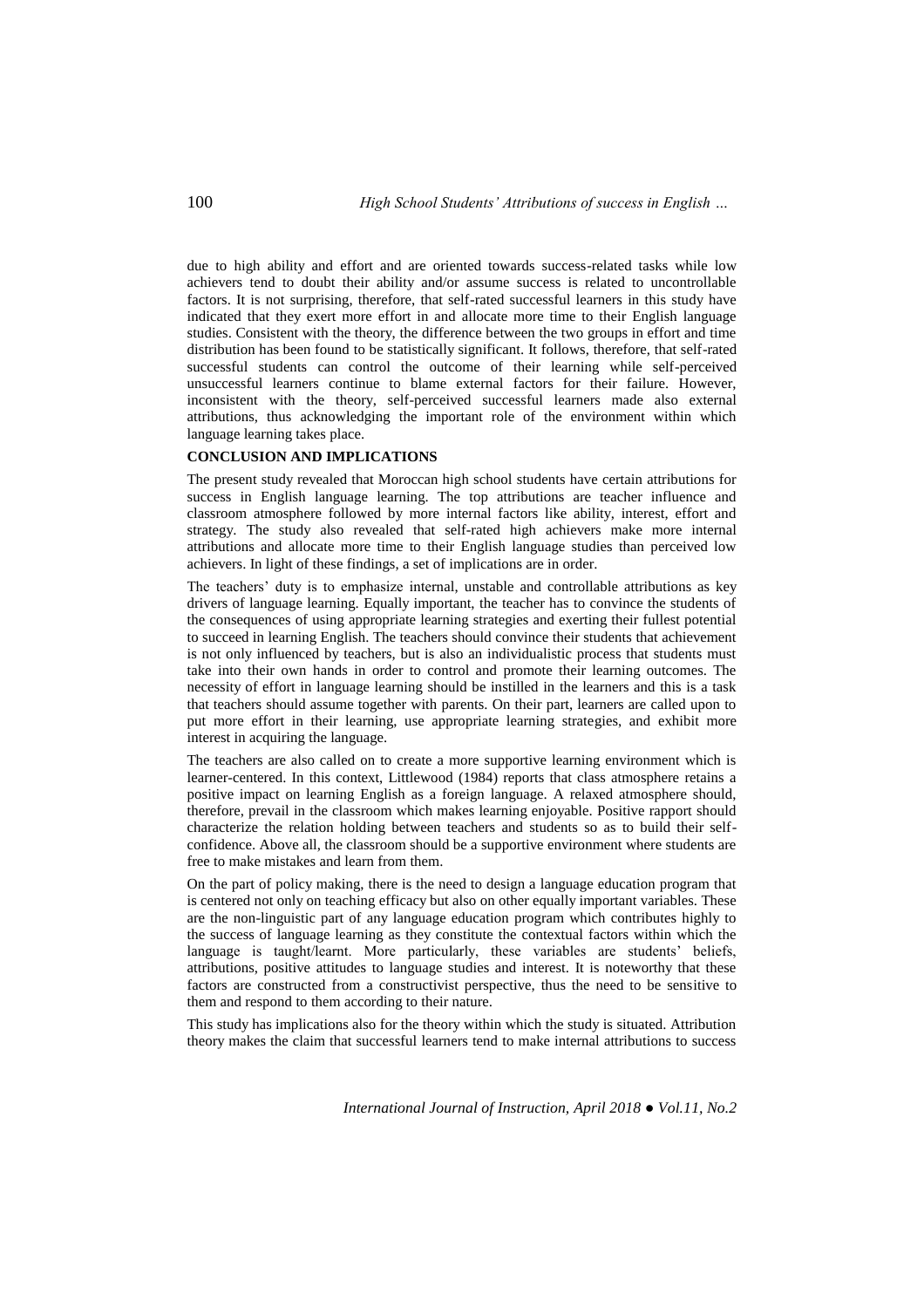while unsuccessful learners make external attributions. The findings of this study corroborated findings obtained in other studies (for instance, Bzioui, 2017; Gobel & Mori, 2007; Thang et al, 2011; Thepsiri & Pojanapunya, 2010) which showed that successful learners attribute success to a combination of internal and external factors. In view of this, we are inclined to make the conclusion that attributions may also be culture and/or subject related. Other studies, though, are highly desirable before this conclusion is finally accredited.

Lastly, perceived causal attributions and students' beliefs may seem unscientific. However, it is perceived causality more than reality that matters in such events of learning. When a student perceives something as a hindrance, then learning will not occur unless that perceived hindrance is removed. Also, it is always meaningful to examine students' views, beliefs, attitudes, preferences and perceived causes of success as the findings can provide insight into how to go about language learning and make it more successful, thus the importance of such studies. Williams, Burden, Poulet and Maun (2004) report that studies of this nature can help improve classroom management in such a way as to support and enhance foreign language education. In closing, further research using different data collection methods and targeting different learner groups is desirable so that deeper insights are provided into causal attributions which are to be acted on with the purpose of ameliorating English language learning and raising proficiency levels.

#### **REFERENCES**

Adiba, F. (2004). Study of attributions of low achievers and high achievers about the perceived causes of their success and failure. Ph.D. dissertation, University of Arid Agriculture, Rawalpindi.

Bzioui, A. (2017). English language teaching in Morocco: Unheeded messages. A paper presented at the colloquium "Issues in English language teaching: Theory and practice" held at the Faculty of education, Rabat, May 18-19, 2017.

Dörnyei, Z. (2001). *Motivational strategies in the language classroom*. Cambridge: Cambridge University Press.

Flavell, J.H. (1987). Speculation about the nature and development of metacognition. In F.E. Weinert & R.H. Kluwe, (Eds.), *Metacognition, motivation and understanding* (pp. 1-29). Hillsdale, NJ: Lawrence Erlbaum.

Gaerlan, M. J. (2016). Learning in a L2: An analysis of less successful Filipino ESL learners' experiences through Consensual Qualitative Research. Paper presented at the DLSU Research Congress De La Salle University, Manila, Philippines, March 7-9, 2016.

Gardner, R. C. (1985). *Social psychology and second language learning: the role of attitudes and motivation*. London: Edward Arnold.

Genç, G. (2016). Attributions to success and failure in English language learning: The effects of gender, age and perceived success. *European Journal of Education Studies, 2*(12), 25-43.

Gobel, P., & Mori, S. (2007). Success and failure in the EFL classroom: Exploring students' attributional beliefs in language learning. In L. Roberts, Leah, A. Gürel, S. Tatar & L. Marti (Eds.), *EUROSLA Yearbook 7* (pp. 149-169). Amterdam: John Benjamins Publishing Company.

*International Journal of Instruction, April 2018 ● Vol.11, No.2*